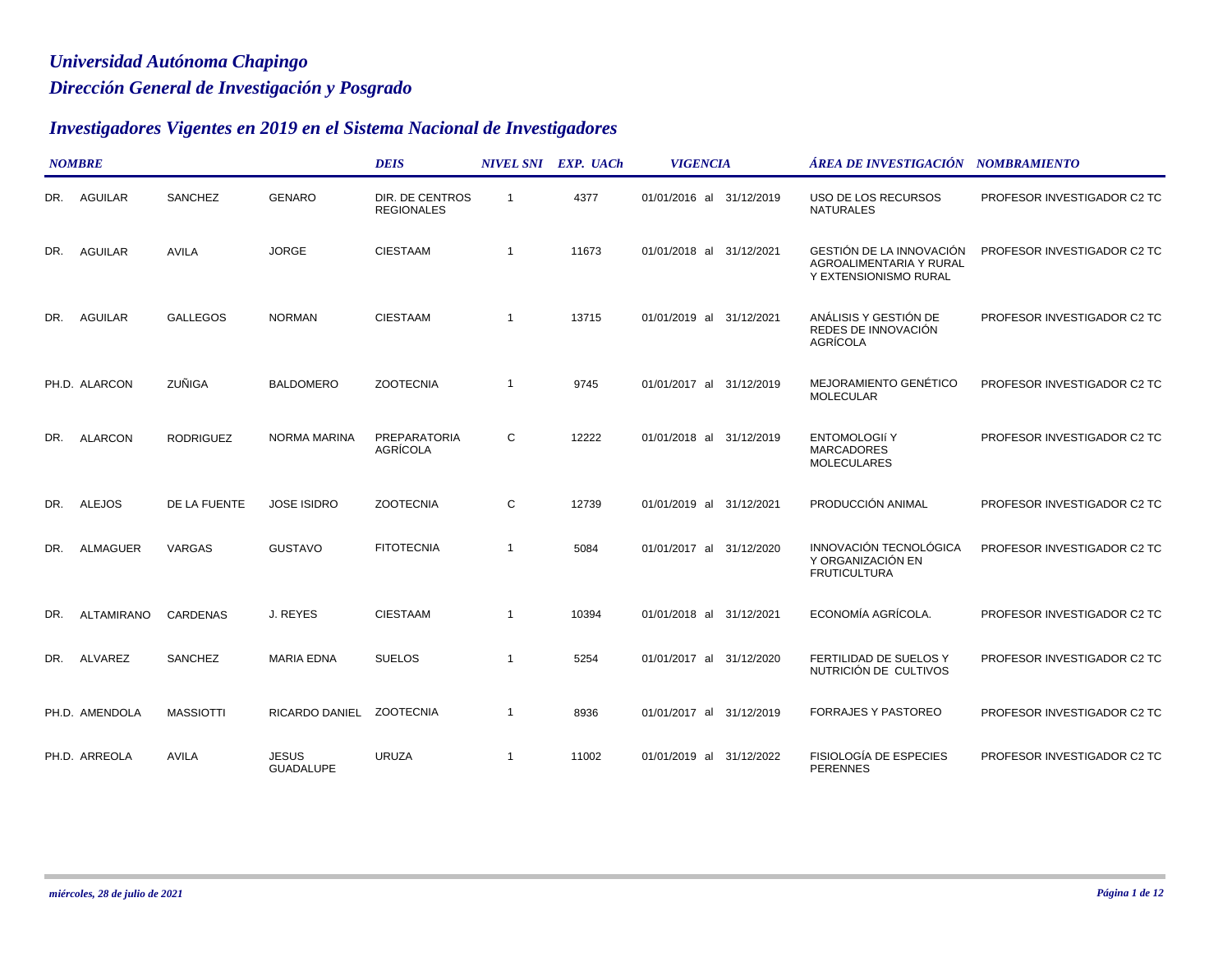|     | <b>NOMBRE</b>     |                  |                                    | <b>DEIS</b>                           |              | NIVEL SNI EXP. UACh | <b>VIGENCIA</b>             | ÁREA DE INVESTIGACIÓN NOMBRAMIENTO                                        |                             |
|-----|-------------------|------------------|------------------------------------|---------------------------------------|--------------|---------------------|-----------------------------|---------------------------------------------------------------------------|-----------------------------|
| DR. | ARTEAGA           | <b>RAMIREZ</b>   | <b>RAMON</b>                       | <b>IRRIGACIÓN</b>                     | $\mathbf{1}$ | 2335                | 01/01/2019 al 31/12/2022    | EVAPOTRANSPIRACIÓN,<br>MODELOS DE SIMULACIÓN Y<br><b>AGROCLIMATOLOGÍA</b> | PROFESOR INVESTIGADOR C2 TC |
| DR. | AVILA             | <b>DORANTES</b>  | <b>JOSE ANTONIO</b>                | <b>CRUPY</b>                          | $\mathbf{1}$ | 4171                | 01/01/2019 al<br>31/12/2021 | POLÍTICA AGRÍCOLA Y<br><b>MERCADOS</b>                                    | PROFESOR INVESTIGADOR C2 TC |
| DR. | <b>AVITIA</b>     | <b>GARCIA</b>    | <b>EDILBERTO</b>                   | <b>FITOTECNIA</b>                     | $\mathbf{1}$ | 7329                | 01/01/2018 al 31/12/2019    | <b>FRUTICULTURA</b>                                                       | PROFESOR INVESTIGADOR C2 TC |
| DR. | <b>BACA</b>       | <b>DEL MORAL</b> | <b>JULIO</b>                       | <b>CRUPY</b>                          | $\mathbf{1}$ | 4567                | 01/01/2016 al 31/12/2019    | DESARROLLO RURAL<br>REGIONAL, SEGURIDAD Y<br>SOBERANÍA ALIMENTARIA        | PROFESOR INVESTIGADOR C2 TC |
| DR. | <b>BARRERA</b>    | <b>RODRIGUEZ</b> | ARIADNA ISABEL                     | <b>PREPARATORIA</b><br>AGRÍCOLA       | $\mathbf{1}$ | 13242               | 01/01/2019 al 31/12/2021    | DESARROLLO AGRÍCOLA<br><b>REGIONAL</b>                                    | PROFESOR INVESTIGADOR C2 TC |
| DR. | <b>BARRIENTOS</b> | PRIEGO           | <b>ALEJANDRO</b><br><b>FACUNDO</b> | <b>FITOTECNIA</b>                     | 2            | 9274                | 01/01/2018 al 31/12/2022    | <b>FRUTICULTURA</b>                                                       | PROFESOR INVESTIGADOR C2 TC |
| DR. | <b>BARRIOS</b>    | <b>PUENTE</b>    | <b>GERONIMO</b>                    | <b>DICEA</b>                          | C            | 5217                | 01/01/2019 al 31/12/2021    | MOVILIDAD DE FACTORES Y<br>DESARROLLO ECONÓMICO                           | PROFESOR INVESTIGADOR C2 TC |
| DR. | <b>BERNAL</b>     | <b>MARIN</b>     | <b>TULA</b>                        | <b>PREPARATORIA</b><br>AGRÍCOLA       | $\mathbf{1}$ | 13341               | 01/01/2019 al 31/12/2019    | <b>ASTRONOMÍA Y</b><br><b>GRAVITACIÓN</b>                                 | PROFESOR INVESTIGADOR C2 TC |
| DR. | <b>BLANCO</b>     | <b>MACIAS</b>    | <b>FIDEL</b>                       | <b>CRUCEN</b>                         | $\mathbf{1}$ | 5572                | 01/01/2018 al 31/12/2021    | NUTRICIÓN VEGETAL,<br>ECOLOGÍA Y CAMBIO<br><b>CLIMATICO</b>               | PROFESOR INVESTIGADOR C2 TC |
| DR. | <b>BORJA</b>      | DE LA ROSA       | MA. AMPARO<br><b>MAXIMA</b>        | DIV. DE CIENCIAS<br><b>FORESTALES</b> | $\mathbf{1}$ | 2200                | 01/01/2019 al 31/12/2022    | ANATOMÍA Y TECNOLOGÍA<br>DE LA MADERA                                     | PROFESOR INVESTIGADOR C2 TC |
| DR. | <b>BUENDIA</b>    | <b>ESPINOZA</b>  | <b>JULIO CESAR</b>                 | <b>SUELOS</b>                         | C            | 12711               | 01/01/2018 al 31/12/2020    | ESTADÍSTICA APLICADA                                                      | PROFESOR INVESTIGADOR C2 TC |
| DR. | CAAMAL            | <b>CAUICH</b>    | <b>IGNACIO</b>                     | <b>DICEA</b>                          | $\mathbf{1}$ | 8204                | 01/01/2018 al 31/12/2021    | ECONOMÍA AGRÍCOLA Y<br><b>ECONOMÍA DEL</b>                                | PROFESOR INVESTIGADOR C2 TC |
| DR. | CASTILLO          | <b>GONZALEZ</b>  | ANA MARIA                          | <b>FITOTECNIA</b>                     | $\mathbf{1}$ | 5604                | 01/01/2019 al 31/12/2022    | FISIOLOGÍA Y NUTRICIÓN DE<br>FRUTALES Y ORNAMENTALES                      | PROFESOR INVESTIGADOR C2 TC |
| DR. | CASTRO            | <b>BRINDIS</b>   | <b>ROGELIO</b>                     | <b>FITOTECNIA</b>                     | $\mathbf{1}$ | 9705                | 01/01/2017 al 31/12/2020    | NUTRICIÓN VEGETAL-<br><b>OLERICULTURA</b>                                 | PROFESOR INVESTIGADOR C2 TC |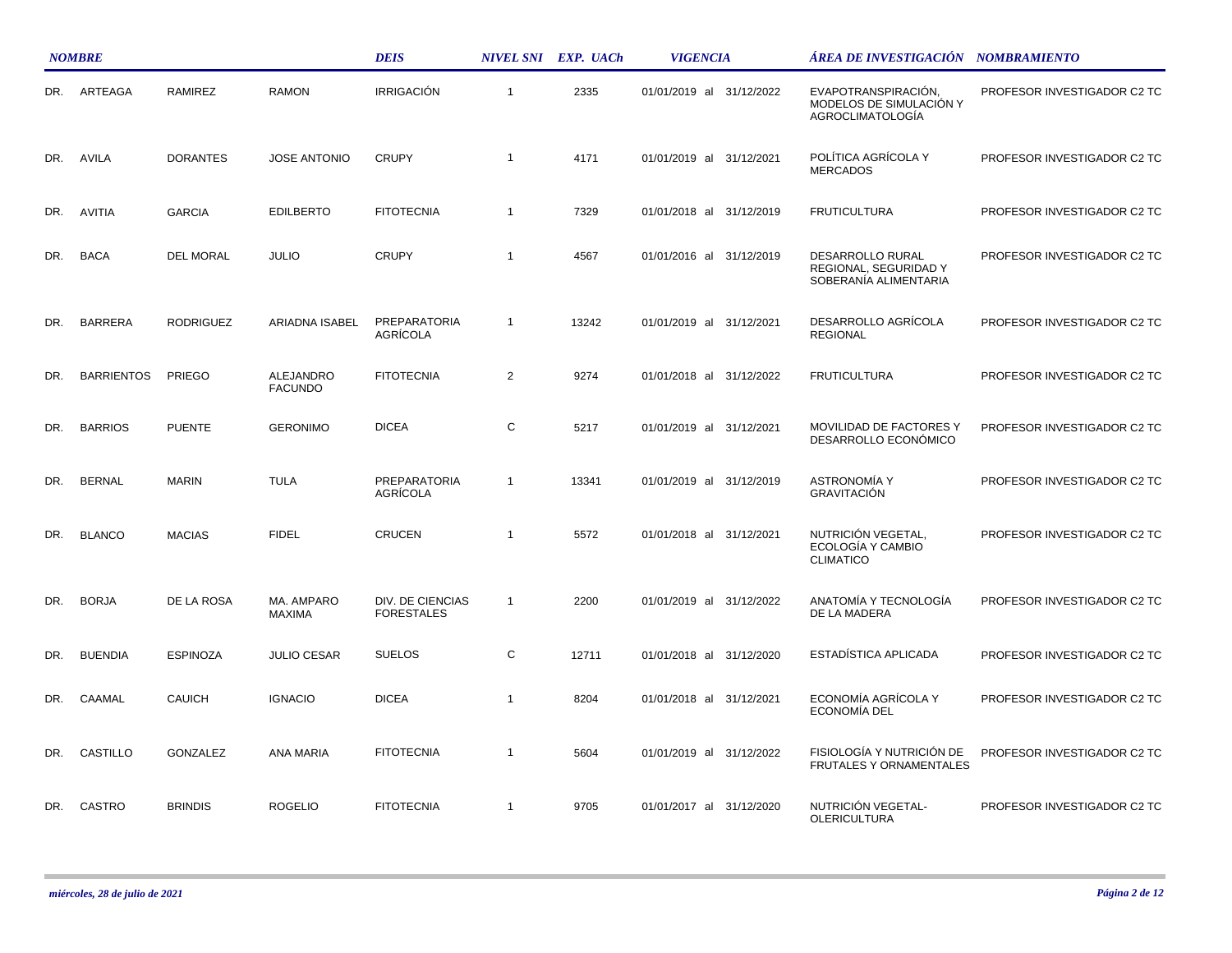|     | <b>NOMBRE</b>    |                |                                     | <b>DEIS</b>                           |                | NIVEL SNI EXP. UACh | <b>VIGENCIA</b>             | ÁREA DE INVESTIGACIÓN – NOMBRAMIENTO                                                   |                             |
|-----|------------------|----------------|-------------------------------------|---------------------------------------|----------------|---------------------|-----------------------------|----------------------------------------------------------------------------------------|-----------------------------|
| DR. | <b>CERVANTES</b> | <b>ESCOTO</b>  | <b>FERNANDO</b>                     | <b>CIESTAAM</b>                       | $\overline{1}$ | 6260                | 01/01/2017 al<br>31/12/2020 | CADENA AGROINDUSTRIAL<br><b>LECHERAY</b><br>SOCIOECONOMÍA DE LA<br>PRODUCCIÓN PECUARIA | PROFESOR INVESTIGADOR C2 TC |
| DR. | <b>CIBRIAN</b>   | <b>TOVAR</b>   | <b>DAVID</b>                        | DIV. DE CIENCIAS<br><b>FORESTALES</b> | $\overline{1}$ | 2356                | 01/01/2012 al 31/12/2026    | DASONOMÍA (PRODUCCIÓN<br>FORESTAL)                                                     | PROFESOR INVESTIGADOR C2 TC |
|     | PH.D. COLINAS    | <b>LEON</b>    | <b>MARIA TERESA</b><br><b>BERYL</b> | <b>FITOTECNIA</b>                     | $\overline{2}$ | 4516                | 01/01/2011 al 31/12/2025    | FISIOLOGIA VEGETAL Y DE<br><b>POSCOSECHA</b>                                           | PROFESOR INVESTIGADOR C2 TC |
| DR. | <b>CONTRERAS</b> | CRUZ           | LUIS FERNANDO                       | <b>FITOTECNIA</b>                     | C              | 12816               | 01/01/2018 al<br>31/12/2020 | <b>MUESTREO ESTADISTICO Y</b><br>MODELACIÓN ESTADÍSTICA                                | PROFESOR INVESTIGADOR C2 TC |
| DR. | CORRALES         | <b>GARCIA</b>  | JOSE JOEL<br><b>ENRIQUE</b>         | DEPTO. DE ING.<br>AGROINDUSTRIAL      | $\overline{1}$ | 3858                | 01/01/2019 al<br>31/12/2022 | FISIOLOGÍA Y TECNOLOGÍA<br>POSTCOSECHA DE FRUTAS<br>Y HORTALIZAS                       | PROFESOR INVESTIGADOR C2 TC |
| DR. | <b>CORTES</b>    | CARREÑO        | JOSE CRUZ JORGE PREPARATORIA        | AGRÍCOLA                              | C              | 12310               | 01/01/2017 al 31/12/2019    | FILOSOFÍA POLÍTICA                                                                     | PROFESOR INVESTIGADOR C2 TC |
| DR. | <b>CRISTOBAL</b> | <b>ACEVEDO</b> | <b>DAVID</b>                        | <b>SUELOS</b>                         | $\mathbf{1}$   | 5120                | 01/01/2017 al 31/12/2020    | MANEJO DE SUELOS Y AGUA                                                                | PROFESOR INVESTIGADOR C2 TC |
|     | PH.D. CRUZ       | CASTILLO       | JUAN GUILLERMO CRUO                 |                                       | $\overline{2}$ | 9921                | 01/01/2019 al 31/12/2023    | <b>CIENCIAS HORTICOLAS</b>                                                             | PROFESOR INVESTIGADOR C2 TC |
| DR. | CRUZ             | <b>LEON</b>    | <b>ARTEMIO</b>                      | DIR. DE CENTROS<br><b>REGIONALES</b>  | $\overline{2}$ | 3611                | 01/01/2018 al 31/12/2021    | AGRICULTURA TRADICIONAL,<br>RECURSOS GENÉTICOS Y<br>DESARROLLO RURAL                   | PROFESOR INVESTIGADOR C2 TC |
| DR. | <b>CUEVAS</b>    | <b>SANCHEZ</b> | <b>JESUS AXAYACATL FITOTECNIA</b>   |                                       | $\overline{1}$ | 3884                | 01/01/2018 al 31/12/2021    | <b>ETNOBOTÁNICA</b>                                                                    | PROFESOR INVESTIGADOR C2 TC |
| DR. | <b>CHAVEZ</b>    | ARELLANO       | <b>MARIA EUGENIA</b>                | PREPARATORIA<br>AGRÍCOLA              | $\mathbf{1}$   | 4771                | 01/01/2017 al 31/12/2020    | <b>ESTUDIOS CULTURALES:</b><br><b>CUESTIONES ÉTNICAS,</b><br><b>GENERO</b>             | PROFESOR INVESTIGADOR C2 TC |
| DR. | <b>DOMÍNGUEZ</b> | <b>PUERTO</b>  | <b>RICARDO</b>                      | PREPARATORIA<br>AGRÍCOLA              | C              | 13429               | 01/01/2019 al 31/12/2021    | <b>BIOTECNOLOGÍA DE</b><br>PROCESOS FERMENTATIVOS                                      | PROFESOR INVESTIGADOR C2 TC |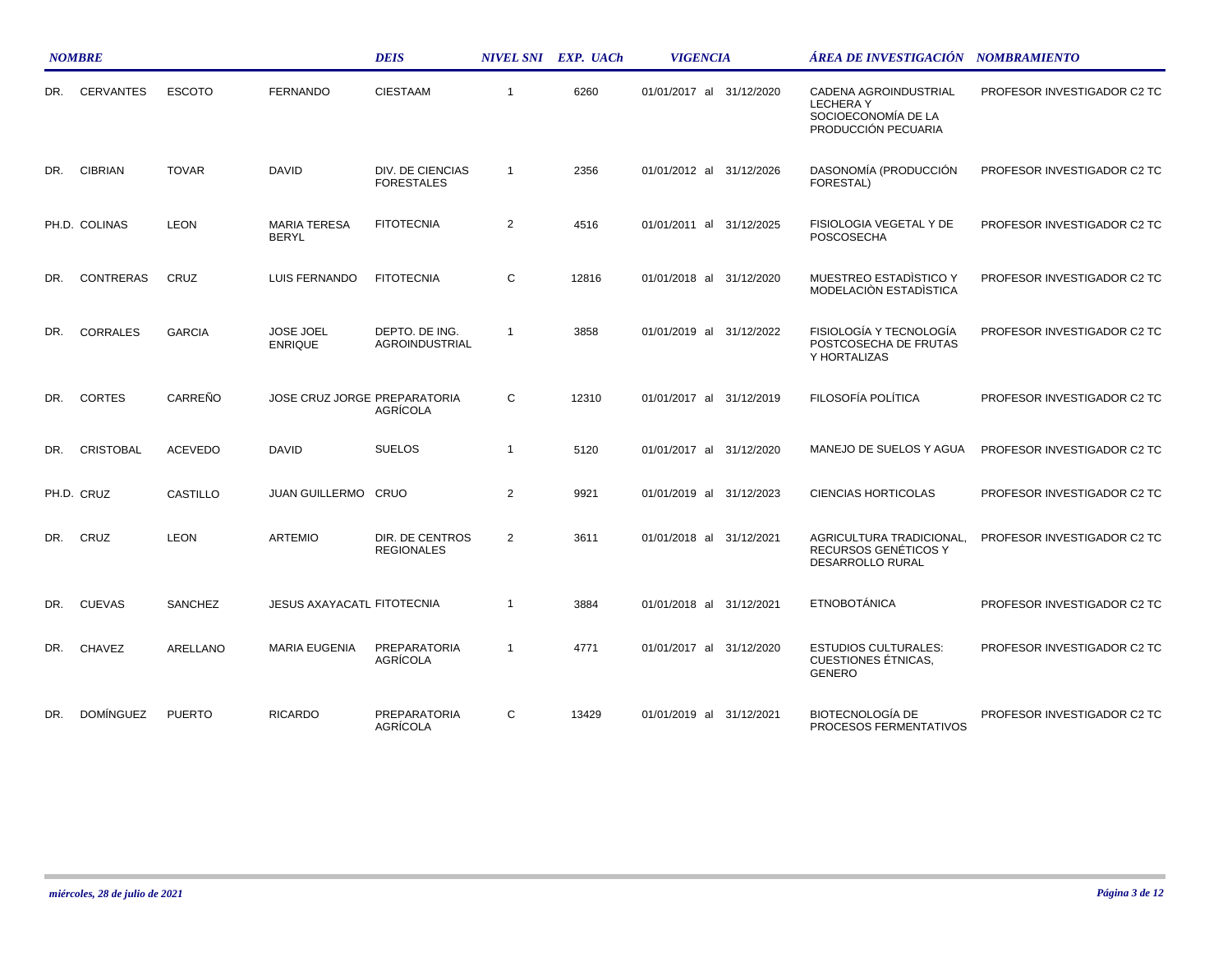|     | <b>NOMBRE</b>   |                 |                                    | <b>DEIS</b>                      |                | NIVEL SNI EXP. UACh | <b>VIGENCIA</b>             | ÁREA DE INVESTIGACIÓN NOMBRAMIENTO                                                                                                                         |                                     |
|-----|-----------------|-----------------|------------------------------------|----------------------------------|----------------|---------------------|-----------------------------|------------------------------------------------------------------------------------------------------------------------------------------------------------|-------------------------------------|
| DR. | <b>ESPEJEL</b>  | GARCÍA          | <b>ANASTACIO</b>                   | DEPTO. DE ING.<br>AGROINDUSTRIAL | C              | 13456               | 01/01/2017 al 31/12/2019    | <b>INNOVACIÓN Y</b><br>COMPETITIVIDAD EN LA<br>AGROINDUSTRIA,<br>VALORACIÓN DE<br>PRODUCTOS ARTESANALES,<br>ANALISIS DE CADENAS<br><b>AGROALIMENTARIAS</b> | PROFESOR INVESTIGADOR C2 TC         |
| DR. | <b>ESPINOSA</b> | <b>SOLARES</b>  | <b>TEODORO</b>                     | DEPTO. DE ING.<br>AGROINDUSTRIAL | 2              | 5439                | 01/01/2019 al 31/12/2023    | <b>INGENIERÍA DE</b><br><b>BIOPROCESOS</b>                                                                                                                 | PROFESOR INVESTIGADOR C2 TC         |
| DR. | <b>FLORES</b>   | HERNANDEZ       | <b>ARNOLDO</b>                     | <b>URUZA</b>                     | $\overline{1}$ | 5922                | 01/01/2018 al<br>31/12/2021 | MEJORAMIENTO GENÉTICO Y<br><b>BIOQUÍMICO DE PLANTAS DE</b><br>ZONAS ÁRIDAS                                                                                 | PROFESOR INVESTIGADOR C2 TC         |
| DR. | <b>FLORES</b>   | <b>GIRON</b>    | EMMANUEL                           | DEPTO. DE ING.<br>AGROINDUSTRIAL | $\mathbf{1}$   | 13447               | 01/01/2019 al 31/12/2021    | TECNOLOGÍA DE ALIMENTOS<br>DE ORIGEN ANIMAL                                                                                                                | PROFESOR INVESTIGADOR C2 TC         |
| DR. | <b>GALLEGOS</b> | VAZQUEZ         | <b>CLEMENTE</b>                    | <b>CRUCEN</b>                    | 2              | 3804                | 01/01/2016 al 31/12/2019    | AGRICULTURA EN ZONAS<br>ÁRIDAS                                                                                                                             | PROFESOR INVESTIGADOR C2 TC         |
| DR. | <b>GARCIA</b>   | <b>MATEOS</b>   | <b>MARIA DEL</b><br><b>ROSARIO</b> | <b>FITOTECNIA</b>                | 2              | 1225                | 01/01/2019 al 31/12/2033    | ACTIVIDAD BIOLÓGICA DE<br>PRODUCTOS NATURALES                                                                                                              | PROFESOR INVESTIGADOR C2 TC         |
| DR. | GARCÍA          | GARCÍA          | <b>ANTONINO</b>                    | <b>URUSSE</b>                    | $\overline{1}$ | 12679               | 01/01/2017 al 31/12/2019    | GESTIÓN SOCIAL DE<br>RECURSOS NATURALES EN<br><b>CUENCAS</b>                                                                                               | PROFESOR INVESTIGADOR C2 TC         |
| DR. | <b>GOMEZ</b>    | CRUZ            | <b>MANUEL ANGEL</b>                | <b>CIESTAAM</b>                  | 2              | 3767                | 01/01/2010 al<br>30/12/2024 | ECONOMÍA Y POLÍTICAS<br><b>PUBLICAS</b>                                                                                                                    | PROFESOR INVESTIGADOR C2 TC         |
| DR. | <b>GOMEZ</b>    | <b>DIAZ</b>     | <b>JESUS DAVID</b>                 | <b>SUELOS</b>                    | $\mathbf{1}$   | 6261                | 01/01/2016 al 31/12/2019    | EDAFOLOGÍA, RECURSOS<br>NATURALES Y CAMBIO<br><b>CLIMÁTICO</b>                                                                                             | PROFESOR INVESTIGADOR C2 TC         |
| DR. | <b>GOMEZ</b>    | <b>MARTINEZ</b> | <b>EMANUEL</b>                     | <b>URUSSE</b>                    | $\overline{1}$ | 12870               | 01/01/2018 al 31/12/2020    | SOCIOLOGÍA RURAL Y<br>ANTROPOLOGÍA APLICADA<br>AL DESARROLLO RURAL                                                                                         | PROFESOR INVESTIGADOR C2 TC         |
| DR. | GONZALEZ        | <b>CERON</b>    | <b>FERNANDO</b>                    | <b>ZOOTECNIA</b>                 | C              | 13198               | 01/01/2019 al 31/12/2019    | <b>MEJORAMIENTO GENÉTICO</b><br>ANIMAL CON ENFASIS EN<br>AVES Y CONEJOS                                                                                    | PROFESOR INVESTIGADOR B2 TC         |
| DR. | GONZALEZ        | <b>MUÑOZ</b>    | SERGIO SEGUNDO ZOOTECNIA           |                                  | 3              | 6134                | 23/07/2009 al 31/12/2024    | NUTRICIÓN DE RUMIANTES                                                                                                                                     | PROFESOR INVESTIGADOR C2<br>P/ASIG. |

 $\mathcal{L}$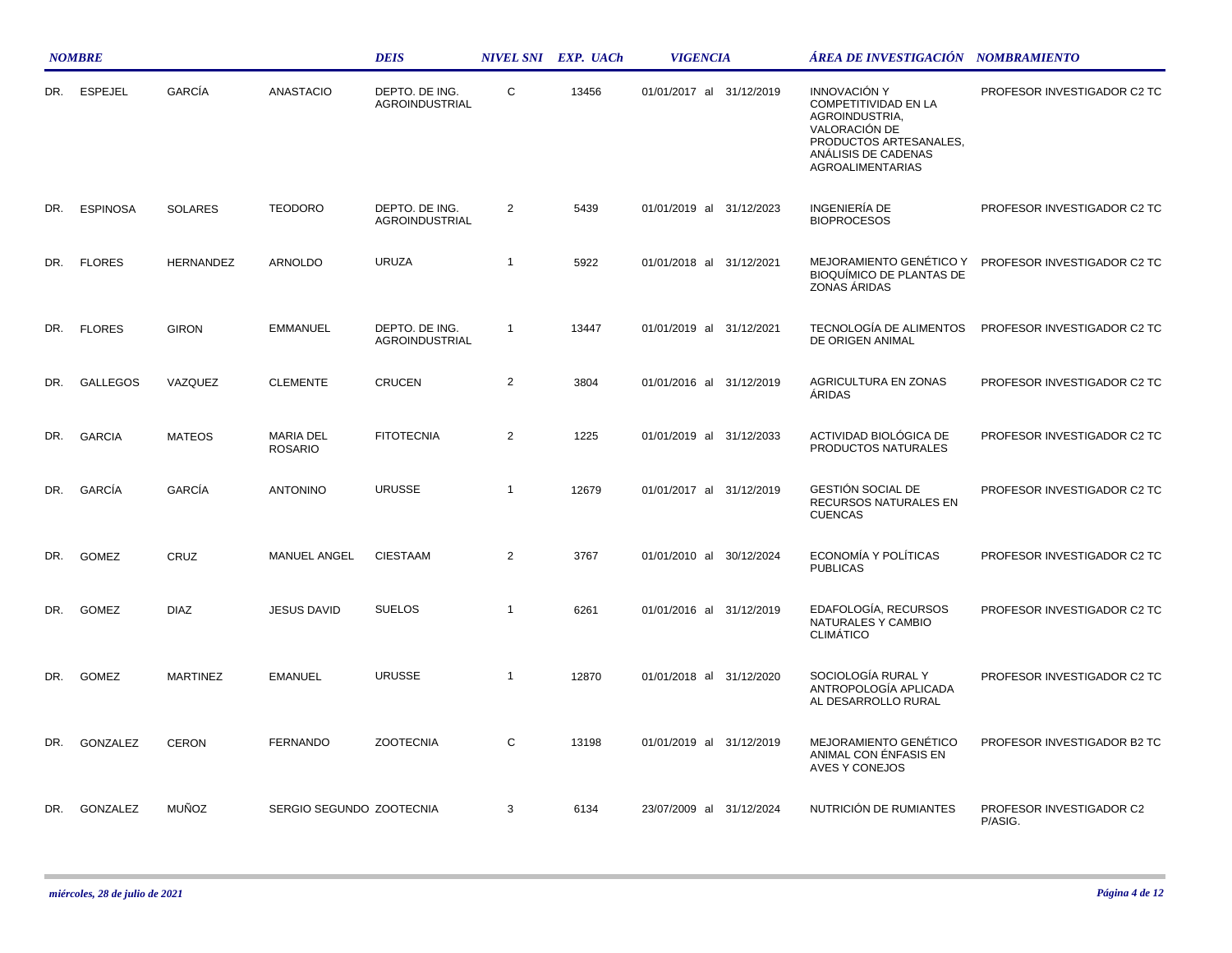|     | <b>NOMBRE</b>    |                  |                       | <b>DEIS</b>                              |                | NIVEL SNI EXP. UACh | <b>VIGENCIA</b>          | <b>AREA DE INVESTIGACIÓN NOMBRAMIENTO</b>                                                                         |                             |  |
|-----|------------------|------------------|-----------------------|------------------------------------------|----------------|---------------------|--------------------------|-------------------------------------------------------------------------------------------------------------------|-----------------------------|--|
| DR. | GONZALEZ         | GARDUÑO          | <b>ROBERTO</b>        | <b>URUSSE</b>                            | $\mathbf{1}$   | 10519               | 01/01/2019 al 31/12/2022 | PARASITOLOGÍA<br><b>VETERINARIA Y</b><br>MEJORAMIENTO GENÉTICO<br>ANIMAL                                          | PROFESOR INVESTIGADOR C2 TC |  |
| DR. | <b>GRANADOS</b>  | SANCHEZ          | <b>DIODORO</b>        | DIV. DE CIENCIAS<br><b>FORESTALES</b>    | $\mathbf{1}$   | 990                 | 01/01/2019 al 31/12/2022 | <b>CIENCIAS FORESTALES Y</b><br><b>RECURSOS NATURALES</b>                                                         | PROFESOR INVESTIGADOR C2 TC |  |
| DR. | <b>GUERRA</b>    | RAMIREZ          | <b>DIANA</b>          | <b>PREPARATORIA</b><br><b>AGRÍCOLA</b>   | $\mathbf{1}$   | 5944                | 01/01/2017 al 31/12/2019 | PRODUCTOS NATURALES.<br>ACTIVIDAD ANTIOXIDANTE<br>DE PLANTAS Y FRUTOS,<br><b>BIOCOMBUSTIBLES</b>                  | PROFESOR INVESTIGADOR C2 TC |  |
| DR. | <b>GUTIERREZ</b> | <b>GALLEGOS</b>  | JORGE ALBERTO         | PREPARATORIA<br>AGRÍCOLA                 | $\mathsf{C}$   | 11437               | 01/01/2017 al 31/12/2019 | <b>TAXONOMÍA Y SISTEMÁTICA</b><br><b>VEGETAL.</b>                                                                 | PROFESOR INVESTIGADOR C2 TC |  |
| DR. | <b>HAHN</b>      | <b>SCHLAM</b>    | <b>FEDERICO FELIX</b> | <b>IRRIGACIÓN</b>                        | $\overline{2}$ | 10840               | 01/01/2019 al 31/12/2023 | <b>BIOSISTEMAS, SENSORES Y</b><br><b>CONTROLES</b>                                                                | PROFESOR INVESTIGADOR C2 TC |  |
| DR. | HERNANDEZ        | <b>RODRIGUEZ</b> | LANDY                 | <b>PREPARATORIA</b><br><b>AGRÍCOLA</b>   | C              | 11346               | 01/01/2019 al 31/12/2020 | CIENCIAS DE LA<br>TECNOLOGÍA, TECNOLOGÍA<br>DE LA ALIMENTACIÓN Y<br>ALIMENTOS FUNCIONALES E<br><b>INNOVADORES</b> | PROFESOR INVESTIGADOR C2 TC |  |
| DR. | HERNANDEZ        | <b>ACOSTA</b>    | <b>ELIZABETH</b>      | <b>SUELOS</b>                            | $\overline{1}$ | 11097               | 01/01/2018 al 31/12/2021 | IMPACTO, CONTAMINACIÓN<br>Y RESTAURACIÓN<br>AMBIENTAL                                                             | PROFESOR INVESTIGADOR C2 TC |  |
|     | PH.D. IBANEZ     | CASTILLO         | LAURA ALICIA          | <b>IRRIGACIÓN</b>                        | $\mathbf{1}$   | 10646               | 01/01/2018 al 31/12/2021 | <b>CONTROLY</b><br>APROVECHAMIENTOS DE<br>LOS RECURSOS HIDRÍCOS                                                   | PROFESOR INVESTIGADOR C2 TC |  |
| DR. | LARA             | <b>BUENO</b>     | ALEJANDRO             | <b>ZOOTECNIA</b>                         | $\mathbf{1}$   | 5052                | 01/01/2019 al 31/12/2022 | NUTRICIÓN Y PRODUCCIÓN<br>ANIMAL                                                                                  | PROFESOR INVESTIGADOR C2 TC |  |
| DR. | LEGARIA          | <b>SOLANO</b>    | <b>JUAN PORFIRIO</b>  | <b>FITOTECNIA</b>                        | $\mathbf{1}$   | 10645               | 01/01/2017 al 31/12/2020 | CARACTERIZACIÓN DE<br>RECURSOS FITOGENÉTICOS                                                                      | PROFESOR INVESTIGADOR C2 TC |  |
|     | PH.D. LEOS       | <b>RODRIGUEZ</b> | <b>JUAN ANTONIO</b>   | <b>DICEA</b>                             | $\overline{2}$ | 2174                | 01/01/2018 al 31/12/2021 | POLÍTICAS PUBLICAS Y<br>COMERCIO INTERNACIONAL                                                                    | PROFESOR INVESTIGADOR C2 TC |  |
|     | DR. LEYVA        | <b>MIR</b>       |                       | SANTOS GERARDO PARASITOLOGÍA<br>AGRÍCOLA | $\mathbf{1}$   | 4782                | 01/01/2019 al 31/12/2021 | MICOLOGÍA AGRÍCOLA                                                                                                | PROFESOR INVESTIGADOR C2 TC |  |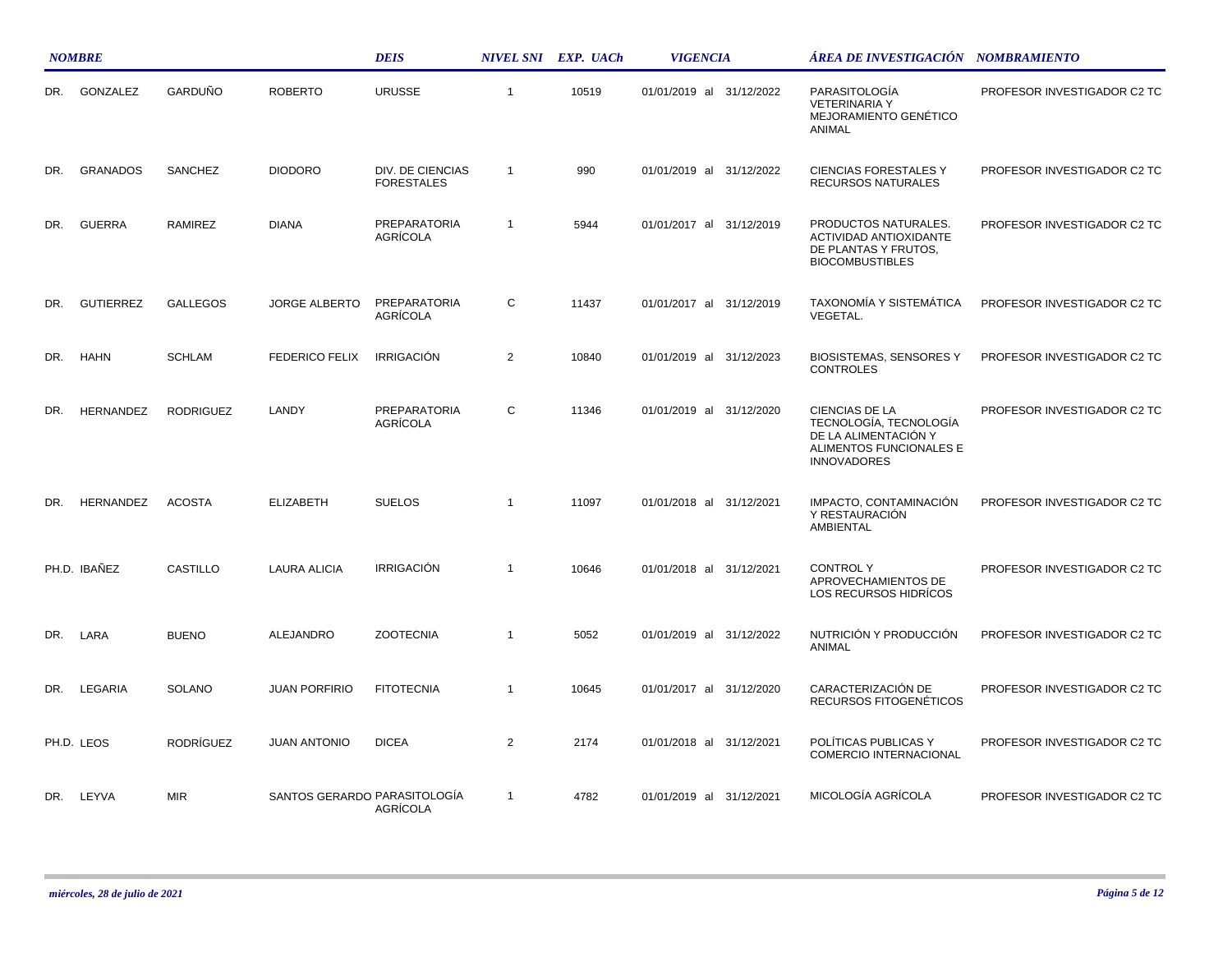|     | <b>NOMBRE</b>   |                  |                                               | <b>DEIS</b>                            |                | NIVEL SNI EXP. UACh | <b>VIGENCIA</b>          | ÁREA DE INVESTIGACIÓN    NOMBRAMIENTO                                                   |                             |
|-----|-----------------|------------------|-----------------------------------------------|----------------------------------------|----------------|---------------------|--------------------------|-----------------------------------------------------------------------------------------|-----------------------------|
| DR. | <b>LOBATO</b>   | CALLEROS         | CONSUELO SILVIA PREPARATORIA<br><b>OLIVIA</b> | AGRÍCOLA                               | 3              | 2392                | 01/01/2018 al 31/12/2022 | REOLOGÍA DE ALIMENTOS.<br><b>PROPIEDADES</b><br>FISICOQUÍMICAS DE<br>SISTEMAS DISPERSOS | PROFESOR INVESTIGADOR C2 TC |
| DR. | LOPEZ           | <b>SANTOS</b>    | <b>ARMANDO</b>                                | <b>URUZA</b>                           | $\mathbf{1}$   | 5904                | 01/01/2017 al 31/12/2020 | USO Y MANEJO DE AGUA,<br>SUELO Y ENERGÍA                                                | PROFESOR INVESTIGADOR C2 TC |
| DR. | LOPEZ           | SANTIAGO         | <b>MARCO ANDRES</b>                           | <b>URUZA</b>                           | $\mathbf{1}$   | 12684               | 01/01/2019 al 31/12/2021 | ECONOMÍA AGRÍCOLA Y<br>ECONOMÍA DE LOS<br><b>RECURSOS NATURALES</b>                     | PROFESOR INVESTIGADOR C2 TC |
|     | PH.D. LOPEZ     | CRUZ             | <b>IRINEO LORENZO</b>                         | PREPARATORIA<br>AGRÍCOLA               | $\overline{2}$ | 5605                | 01/01/2019 al 31/12/2023 | MODELACIÓN,<br>OPTIMIZACIÓN Y CONTROL<br>DE SISTEMAS                                    | PROFESOR INVESTIGADOR C2 TC |
| DR. | LOZOYA          | SALDAÑA          | <b>HECTOR</b>                                 | <b>FITOTECNIA</b>                      | 3              | 4546                | 01/01/2011 al 31/12/2025 | FITOPATOLOGÍA EN<br><b>AGRONOMÍA</b>                                                    | PROFESOR INVESTIGADOR C2 TC |
| DR. | <b>LLANOS</b>   | <b>HERNANDEZ</b> | <b>LUIS</b>                                   | <b>PREPARATORIA</b><br><b>AGRÍCOLA</b> | $\mathbf{1}$   | 4773                | 01/01/2016 al 31/12/2019 | <b>TERRITORIO Y ACTORES</b><br>SOCIALES EN EL MEDIO<br><b>RURAL</b>                     | PROFESOR INVESTIGADOR C2 TC |
| DR. | MALDONADO       | <b>SIMAN</b>     | <b>EMA DE JESUS</b>                           | <b>ZOOTECNIA</b>                       | $\mathbf{1}$   | 5911                | 01/01/2017 al 31/12/2020 | <b>INOCUIDAD ALIMENTARIA Y</b><br>SANIDAD ANIMAL                                        | PROFESOR INVESTIGADOR C2 TC |
|     | PH.D. MARBAN    | <b>MENDOZA</b>   | <b>NAHUM</b>                                  | PARASITOLOGÍA<br><b>AGRÍCOLA</b>       | $\overline{2}$ | 10152               | 01/01/2006 al 31/12/2020 | NEMATOLOGIA - MANEJO<br><b>INTEGRADO DE PLAGAS</b>                                      | PROFESOR INVESTIGADOR C2 TC |
| DR. | MARQUEZ         | <b>ROSANO</b>    | CONRADO                                       | CRUAN                                  | $\mathbf{1}$   | 5097                | 01/01/2019 al 31/12/2021 | GESTIÓN SOCIAL DE<br>RECURSOS NATURALES Y<br><b>TERRITORIOS</b>                         | PROFESOR INVESTIGADOR C2 TC |
| DR. | <b>MARQUEZ</b>  | <b>MADRID</b>    | <b>MIGUEL</b>                                 | <b>CRUCEN</b>                          | C              | 10279               | 01/01/2019 al 31/12/2021 | NUTRICIÓN MINERAL DE LOS<br><b>BOVINOS CARNE EN</b><br><b>PASTOREO</b>                  | PROFESOR INVESTIGADOR C2 TC |
| DR. | <b>MARTINEZ</b> | <b>DAMIAN</b>    | <b>MARIA TERESA</b>                           | <b>FITOTECNIA</b>                      | $\mathbf{1}$   | 9671                | 01/01/2016 al 31/12/2019 | FISIOLOGÍA Y TECNOLOGÍA<br><b>POSTCOSECHA</b>                                           | PROFESOR INVESTIGADOR C2 TC |
| DR. | <b>MARTINEZ</b> | <b>GONZALEZ</b>  | ENRIQUE GENARO CIESTAAM                       |                                        | C              | 13308               | 01/01/2018 al 31/12/2019 | ANÁLISIS DEL CAMBIO<br>TECNOLÓGICO EN LA<br><b>AGRICULTURA</b>                          | PROFESOR INVESTIGADOR C2 TC |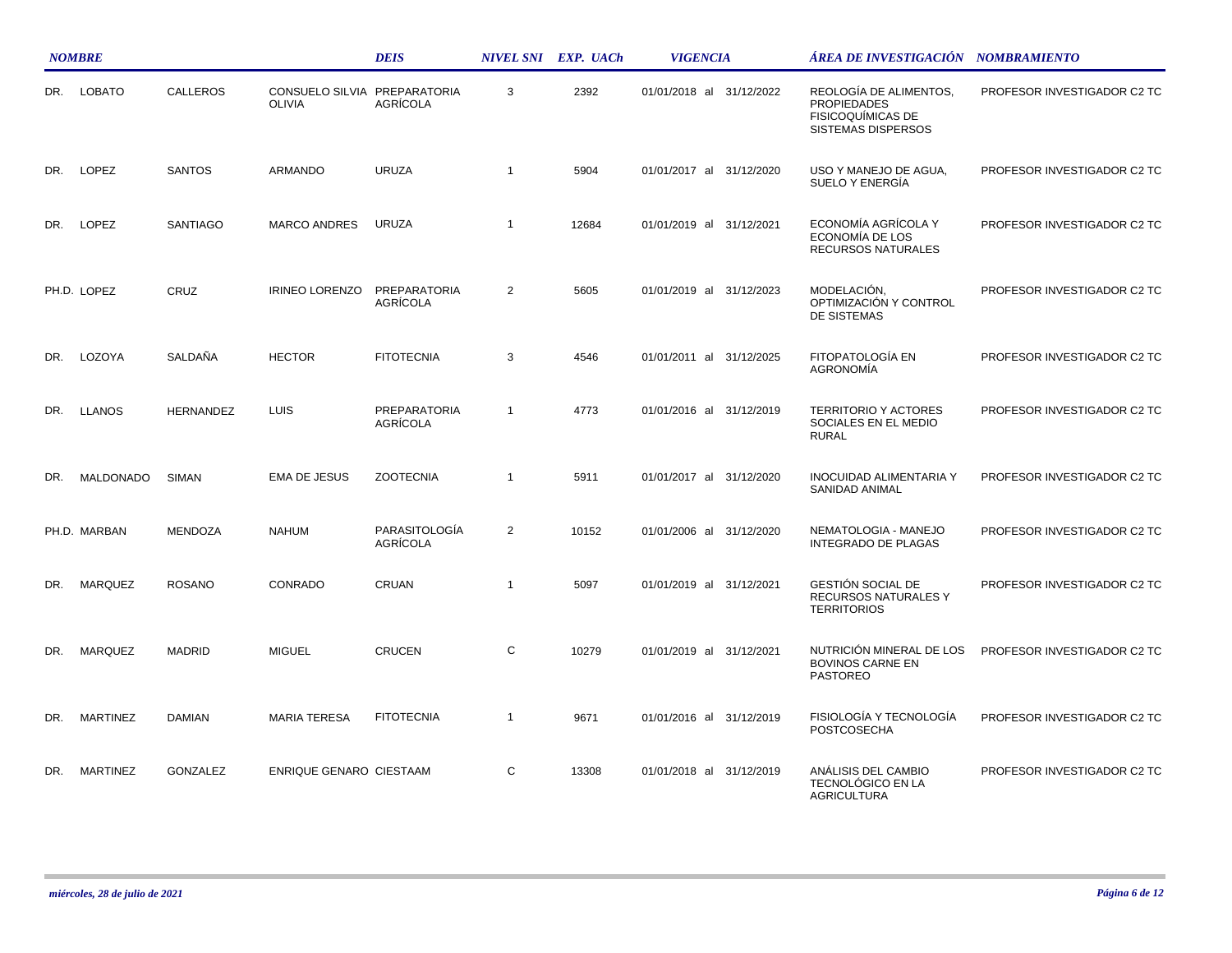|     | <b>NOMBRE</b>    |                  |                                        | <b>DEIS</b>                            |                | NIVEL SNI EXP. UACh | <b>VIGENCIA</b>          | ÁREA DE INVESTIGACIÓN NOMBRAMIENTO                              |                                     |
|-----|------------------|------------------|----------------------------------------|----------------------------------------|----------------|---------------------|--------------------------|-----------------------------------------------------------------|-------------------------------------|
| DR. | <b>MEDRANO</b>   | <b>HERNANDEZ</b> | <b>JESSICA MIRIAM</b>                  | <b>PREPARATORIA</b><br><b>AGRICOLA</b> | $\mathbf C$    | 13482               | 01/01/2019 al 31/12/2021 | <b>ANTIOXIDANTES EN</b><br>PRODUCTOS NATURALES                  | PROFESOR INVESTIGADOR C2 TC         |
| DR. | <b>MENDOZA</b>   | <b>PEDROZA</b>   | <b>SERGIO IBAN</b>                     | <b>ZOOTECNIA</b>                       | C              | 11003               | 01/01/2019 al 31/12/2019 | <b>FORRAJES</b>                                                 | PROFESOR INVESTIGADOR C2<br>P/ASIG. |
|     | PH.D. MEZA       | <b>HERRERA</b>   | <b>CESAR ALBERTO</b>                   | <b>URUZA</b>                           | $\overline{2}$ | 5783                | 01/01/2016 al 31/12/2019 | FISIOLOGÍA ANIMAL, ESTADO<br>METABÓLICO-<br><b>REPRODUCCIÓN</b> | PROFESOR INVESTIGADOR C2 TC         |
| DR. | <b>MIRANDA</b>   | <b>ROMERO</b>    | LUIS ALBERTO                           | <b>ZOOTECNIA</b>                       | $\overline{1}$ | 6273                | 01/01/2017 al 31/12/2019 | MICROBIOLOGÍA PECUARIA                                          | PROFESOR INVESTIGADOR C2 TC         |
| DR. | MONTERROSO RIVAS |                  | <b>ALEJANDRO</b><br><b>ISMAEL</b>      | <b>SUELOS</b>                          | $\overline{1}$ | 10714               | 01/01/2019 al 31/12/2022 | MANEJO DE RECURSOS<br>NATURALES Y CAMBIO<br><b>CLIMATICO</b>    | PROFESOR INVESTIGADOR C2 TC         |
| DR. | <b>MORENO</b>    | PEREZ            | ESAU DEL CARMEN FITOTECNIA             |                                        | $\overline{1}$ | 10940               | 01/01/2019 al 31/12/2022 | <b>OLERICULTURA</b>                                             | PROFESOR INVESTIGADOR C2 TC         |
| DR. | <b>MORETT</b>    | SANCHEZ          | <b>JESUS CARLOS</b>                    | <b>CRUPY</b>                           | $\overline{1}$ | 2412                | 01/01/2019 al 31/12/2021 | ECONOMÍA AGRÍCOLA                                               | PROFESOR INVESTIGADOR C2 TC         |
| DR. | MUÑOZ            | <b>RODRIGUEZ</b> | <b>MANRRUBIO</b>                       | <b>CIESTAAM</b>                        | $\overline{1}$ | 9051                | 01/01/2018 al 31/12/2021 | GESTIÓN DE INNOVACIÓN                                           | PROFESOR INVESTIGADOR C2 TC         |
| DR. | <b>NIETO</b>     | ANGEL            | <b>RAUL</b>                            | <b>FITOTECNIA</b>                      | $\overline{1}$ | 4319                | 01/01/2017 al 31/12/2020 | CARACTERIZACIÓN DE<br>RECURSOS FITOGENÉTICOS                    | PROFESOR INVESTIGADOR C2 TC         |
|     | PH.D. NUÑEZ      | <b>DOMINGUEZ</b> | <b>RAFAEL</b>                          | <b>ZOOTECNIA</b>                       | 2              | 4217                | 01/01/2016 al 31/12/2019 | MEJORAMIENTO GENÉTICO<br>ANIMAL                                 | PROFESOR INVESTIGADOR C2 TC         |
| DR. | NUÑEZ            | <b>VERA</b>      | <b>MIRIAM AIDE</b>                     | CRUCO                                  | $\overline{1}$ | 5855                | 01/01/2018 al 31/12/2021 | MUJER, GÉNERO Y<br>DESARROLLO RURAL                             | PROFESOR INVESTIGADOR C2 TC         |
| DR. | <b>OCAMPO</b>    | <b>LEDESMA</b>   | <b>JORGE GUSTAVO</b>                   | PREPARATORIA<br>AGRÍCOLA               | C              | 1185                | 01/01/2018 al 31/12/2020 | CAMBIO TECNOLÓGICO E<br><b>HISTORIA AGRARIA</b>                 | PROFESOR INVESTIGADOR C2 TC         |
| DR. | <b>OLMEDO</b>    | VAZQUEZ          | <b>VICTOR MANUEL</b>                   | CRUNO                                  | C              | 10419               | 01/01/2019 al 31/12/2021 | <b>CIENCIAS AGRARIAS</b>                                        | PROFESOR INVESTIGADOR C2 TC         |
| DR. | <b>ORTEGA</b>    | <b>PACZKA</b>    | RAFAEL ANGEL<br>DEL SAGRADO<br>CORAZON | DIR. DE CENTROS<br><b>REGIONALES</b>   | $\overline{1}$ | 5754                | 01/01/2009 al 31/12/2023 | RECURSOS FITOGENÉTICOS                                          | PROFESOR INVESTIGADOR C2 TC         |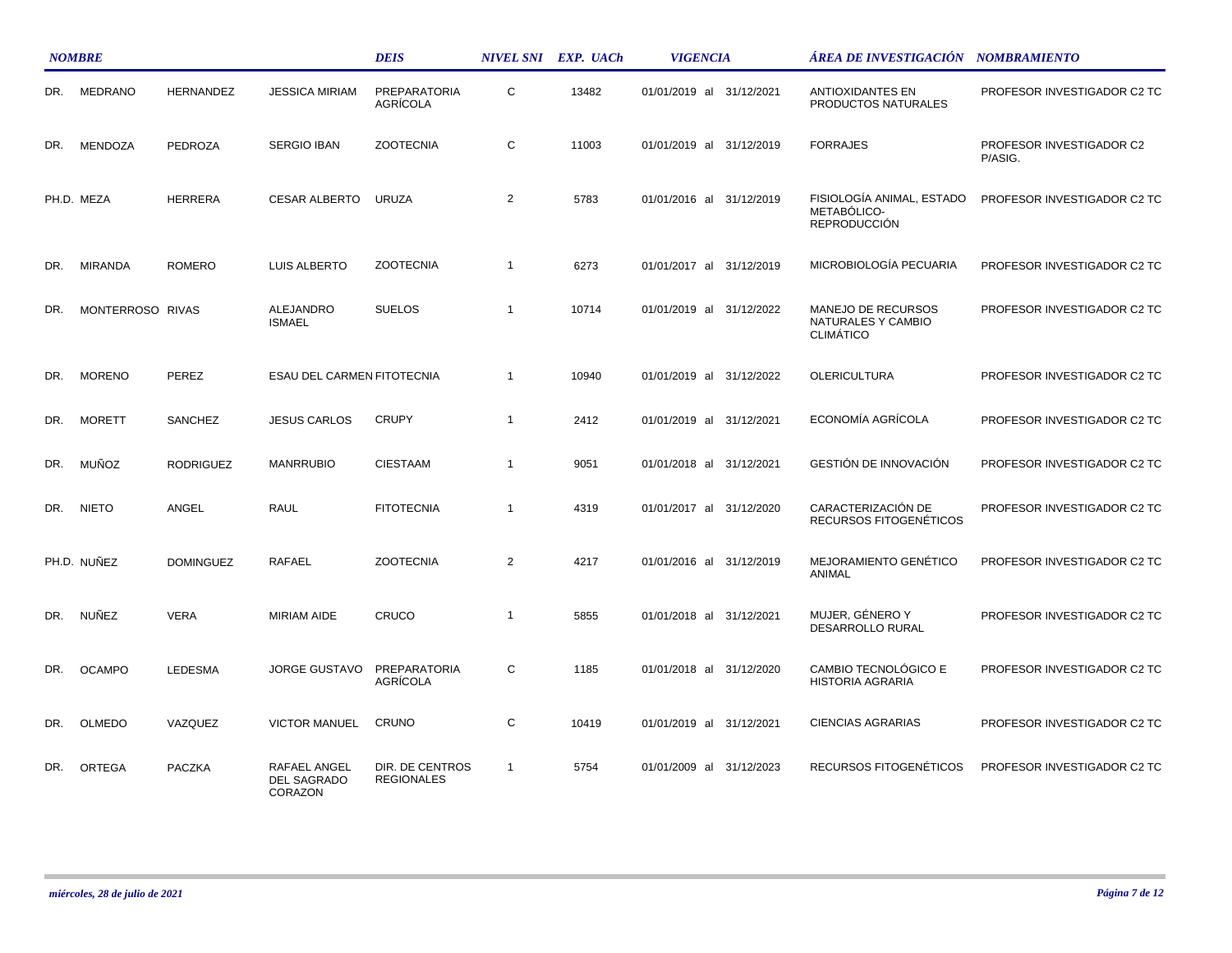|     | <b>NOMBRE</b>   |                |                             | <b>DEIS</b>                           |                | NIVEL SNI EXP. UACh | <b>VIGENCIA</b>          | ÁREA DE INVESTIGACIÓN NOMBRAMIENTO                                      |                             |
|-----|-----------------|----------------|-----------------------------|---------------------------------------|----------------|---------------------|--------------------------|-------------------------------------------------------------------------|-----------------------------|
| DR. | OSEGUERA        | <b>PARRA</b>   | <b>DAVID</b>                | CRUCO                                 | $\overline{1}$ | 5195                | 01/01/2019 al 31/12/2022 | ANTROPOLOGÍA DE LA<br><b>CULTURA</b>                                    | PROFESOR INVESTIGADOR C2 TC |
| DR. | <b>PALACIOS</b> | <b>RANGEL</b>  | <b>MARIA ISABEL</b>         | DIV. DE CIENCIAS<br><b>FORESTALES</b> | $\overline{1}$ | 5330                | 01/01/2017 al 31/12/2019 | <b>ESTUDIOS CIENCIA,</b><br>TECNOLOGÍA, SOCIEDAD E<br><b>INNOVACIÓN</b> | PROFESOR INVESTIGADOR C2 TC |
| DR. | PANTELEEVA      |                | <b>OLGA</b><br>VLADIMIROVNA | PREPARATORIA<br><b>AGRICOLA</b>       | C              | 12810               | 01/01/2018 al 31/12/2020 | <b>INFERENCIA ESTADÍSTICA Y</b><br>NÚMEROS INDICES                      | PROFESOR INVESTIGADOR C2 TC |
| DR. | PEDROZA         | SANDOVAL       | <b>AURELIO</b>              | <b>URUZA</b>                          | $\overline{1}$ | 2431                | 01/01/2016 al 31/12/2019 | FITOSANIDAD Y TOLERANCIA<br>AL ESTRES EN PLANTAS                        | PROFESOR INVESTIGADOR C2 TC |
| DR. | PEÑA            | <b>LOMELI</b>  | AURELIANO                   | <b>FITOTECNIA</b>                     | $\overline{1}$ | 5078                | 01/01/2017 al 31/12/2020 | <b>GENOTECNIA EN</b><br><b>HORTALIZAS</b>                               | PROFESOR INVESTIGADOR C2 TC |
| DR. | PEREZ           | <b>LOPEZ</b>   | <b>ARTEMIO</b>              | DEPTO. DE ING.<br>AGROINDUSTRIAL      | C              | 10965               | 01/01/2018 al 31/12/2020 | FISIOLOGÍA Y TECNOLOGÍA<br>POSTCOSECHA DE FRUTAS<br>Y HORTALIZAS        | PROFESOR INVESTIGADOR C2 TC |
| DR. | PEREZ           | <b>SOTO</b>    | <b>FRANCISCO</b>            | <b>DICEA</b>                          | $\overline{1}$ | 5969                | 01/01/2017 al 31/12/2020 | DESARROLLO ECONÓMICO<br>DE MÉXICO                                       | PROFESOR INVESTIGADOR C2 TC |
| DR. | <b>PINEDA</b>   | <b>PINEDA</b>  | <b>JOEL</b>                 | <b>SUELOS</b>                         | $\overline{1}$ | 6221                | 01/01/2019 al 31/12/2022 | FERTILIDAD DE SUELOS Y<br>NUTRICIÓN VEGETAL                             | PROFESOR INVESTIGADOR C2 TC |
| DR. | PORTILLO        | VAZQUEZ        | <b>MARCOS</b>               | <b>DICEA</b>                          | $\overline{1}$ | 4852                | 01/01/2017 al 31/12/2020 | ECONOMÍA AGRÍCOLA EN<br>ÁREAS MARGINADAS                                | PROFESOR INVESTIGADOR C2 TC |
| DR. | RAMIREZ         | <b>GARCIA</b>  | ADAN GUILLERMO CRUNO        |                                       | $\overline{1}$ | 10729               | 01/01/2018 al 31/12/2020 | GESTIÓN DEL DESARROLLO<br><b>TERRITORIAL</b>                            | PROFESOR INVESTIGADOR C2 TC |
| DR. | RAMIREZ         | <b>MIRANDA</b> | <b>CESAR ADRIAN</b>         | DIR. DE CENTROS<br><b>REGIONALES</b>  | 2              | 5583                | 01/01/2017 al 31/12/2021 | DESARROLLO RURAL<br><b>REGIONAL</b>                                     | PROFESOR INVESTIGADOR C2 TC |
|     | PH.D. RAMIREZ   | VALVERDE       | <b>RODOLFO</b>              | <b>ZOOTECNIA</b>                      | $\overline{2}$ | 6189                | 01/01/2016 al 31/12/2019 | MEJORAMIENTO GENÉTICO<br>ANIMAL                                         | PROFESOR INVESTIGADOR C2 TC |
|     | PH.D. REBOLLAR  | <b>ALVITER</b> | ANGEL                       | CRUCO                                 | $\overline{1}$ | 9936                | 01/01/2018 al 31/12/2021 | MANEJO DE ENFERMEDADES<br>Y EPIDEMIOLOGÍA                               | PROFESOR INVESTIGADOR C2 TC |
| DR. | RENARD          | <b>HUBERT</b>  | GABRIELLE                   | MARIE CHRISTINE SOCIOLOGÍA RURAL      | 3              | 3784                | 01/01/2019 al 31/12/2033 | SOCIOLOGÍA RURAL                                                        | PROFESOR INVESTIGADOR C2 TC |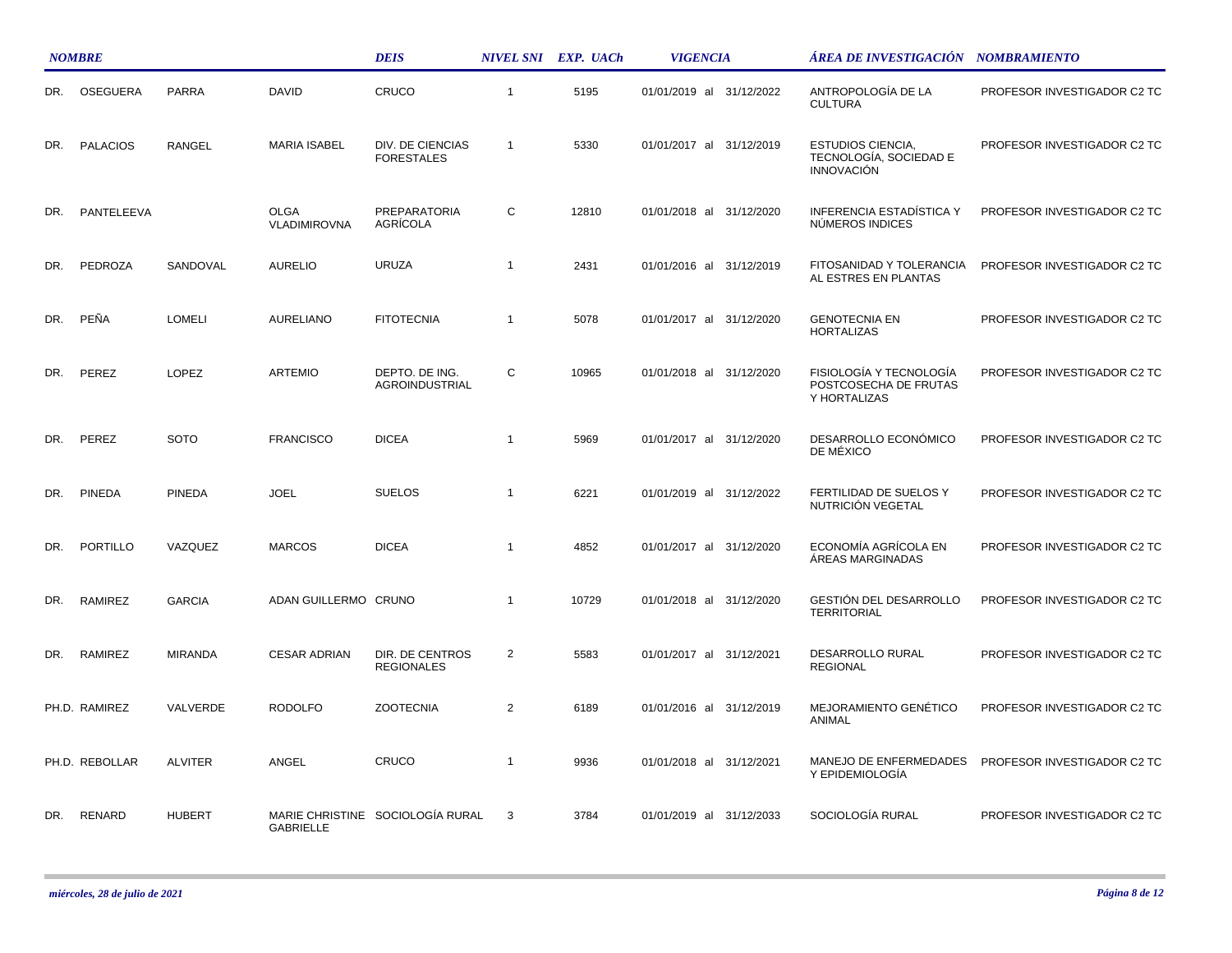|     | <b>NOMBRE</b>    |                       |                     | <b>DEIS</b>                            |                | NIVEL SNI EXP. UACh | <b>VIGENCIA</b>             | ÁREA DE INVESTIGACIÓN NOMBRAMIENTO                                                         |                             |
|-----|------------------|-----------------------|---------------------|----------------------------------------|----------------|---------------------|-----------------------------|--------------------------------------------------------------------------------------------|-----------------------------|
| DR. | <b>RENDON</b>    | <b>MEDEL</b>          | <b>ROBERTO</b>      | <b>CIESTAAM</b>                        | $\mathbf{1}$   | 11672               | 01/01/2016 al 31/12/2019    | ANÁLISIS DE REDES DE<br>INNOVACIÓN EN EL SECTOR<br><b>RURAL</b>                            | PROFESOR INVESTIGADOR C2 TC |
| DR. | <b>REYES</b>     | <b>TREJO</b>          | <b>BENITO</b>       | <b>PREPARATORIA</b><br><b>AGRÍCOLA</b> | $\mathbf{1}$   | 4802                | 01/01/2019 al<br>31/12/2022 | QUÍMICA DE PRODUCTOS<br>NATURALES, FITOQUÍMICA Y<br>FARMACOLOGÍA DE<br>PLANTAS MEDICINALES | PROFESOR INVESTIGADOR C2 TC |
| DR. | <b>REYES</b>     | <b>TOXQUI</b>         | <b>ALVARO</b>       | <b>PREPARATORIA</b><br><b>AGRÍCOLA</b> | C              | 9693                | 01/01/2019 al 31/12/2021    | SOCIOLOGÍA DEL CUERPO                                                                      | PROFESOR INVESTIGADOR C2 TC |
| DR. | <b>RIVERA</b>    | <b>ESPINOZA</b>       | <b>RAMON</b>        | <b>PREPARATORIA</b><br>AGRÍCOLA        | $\mathbf{1}$   | 10415               | 01/01/2017 al 31/12/2019    | DESARROLLO RURAL                                                                           | PROFESOR INVESTIGADOR C2 TC |
| DR. | <b>RODRIGUEZ</b> | PEREZ                 | <b>JUAN ENRIQUE</b> | <b>FITOTECNIA</b>                      | $\mathbf{1}$   | 9658                | 01/01/2019 al 31/12/2022    | MEJORAMIENTO GENÉTICO<br>DE HORTALIZAS Y<br>ESTADÍSTICA APLICADA                           | PROFESOR INVESTIGADOR C2 TC |
| DR. | <b>RODRIGUEZ</b> | <b>TREJO</b>          | DANTE ARTURO        | DIV. DE CIENCIAS<br><b>FORESTALES</b>  | 2              | 9455                | 01/01/2015 al 31/12/2019    | MANEJO DEL FUEGO Y<br>RESTAURACIÓN DE<br><b>ECOSISTEMAS FORESTALES</b>                     | PROFESOR INVESTIGADOR C2 TC |
| DR. | <b>RODRIGUEZ</b> | DE LARA               | RAYMUNDO            | <b>ZOOTECNIA</b>                       | $\mathbf{1}$   | 7798                | 01/01/2016 al 31/12/2019    | <b>MANEJO Y EFICIENCIA</b><br>REPRODUCTIVA EN CONEJOS                                      | PROFESOR INVESTIGADOR C2 TC |
| DR. | <b>ROJAS</b>     | <b>HERRERA</b>        | JUAN JOSE           | SOCIOLOGÍA RURAL                       | $\overline{1}$ | 6267                | 01/01/2019 al 31/12/2022    | COOPERATIVISMO Y<br>ECONOMÍA SOLIDARIA                                                     | PROFESOR INVESTIGADOR C2 TC |
| DR. |                  | ROMANTCHIK KRIUCHKOVA | <b>EUGUENI</b>      | DEPTO. DE ING.<br>MECÁNICA AGRÍC.      | $\overline{1}$ | 9599                | 01/01/2019 al 31/12/2022    | MECANIZACIÓN Y<br>AUTOMATIZACIÓN EN<br><b>AGRICULTURA Y SISTEMAS</b><br>SOLARES RENOVABLES | PROFESOR INVESTIGADOR C2 TC |
| DR. | <b>ROMO</b>      | LOZANO                | <b>JOSE LUIS</b>    | DIV. DE CIENCIAS<br><b>FORESTALES</b>  | 2              | 5098                | 01/01/2018 al 31/12/2021    | ECONOMÍA AMBIENTAL Y DE<br>LOS RECURSOS NATURALES                                          | PROFESOR INVESTIGADOR C2 TC |
|     | PH.D. RUIZ       | <b>FLORES</b>         | <b>AGUSTIN</b>      | <b>ZOOTECNIA</b>                       | $\mathbf{1}$   | 9774                | 01/01/2017 al 31/12/2020    | <b>MEJORAMIENTO GENÉTICO</b><br>ANIMAL                                                     | PROFESOR INVESTIGADOR C2 TC |
| DR. | <b>RUIZ</b>      | <b>GARCIA</b>         | <b>AGUSTIN</b>      | <b>IRRIGACIÓN</b>                      | $\mathbf{1}$   | 10544               | 01/01/2019 al 31/12/2022    | <b>MECANIZACIÓN</b><br>MODELACIÓN Y<br>OPTIMIZACIÓN DE<br><b>BIOSISTEMAS</b>               | PROFESOR INVESTIGADOR C2 TC |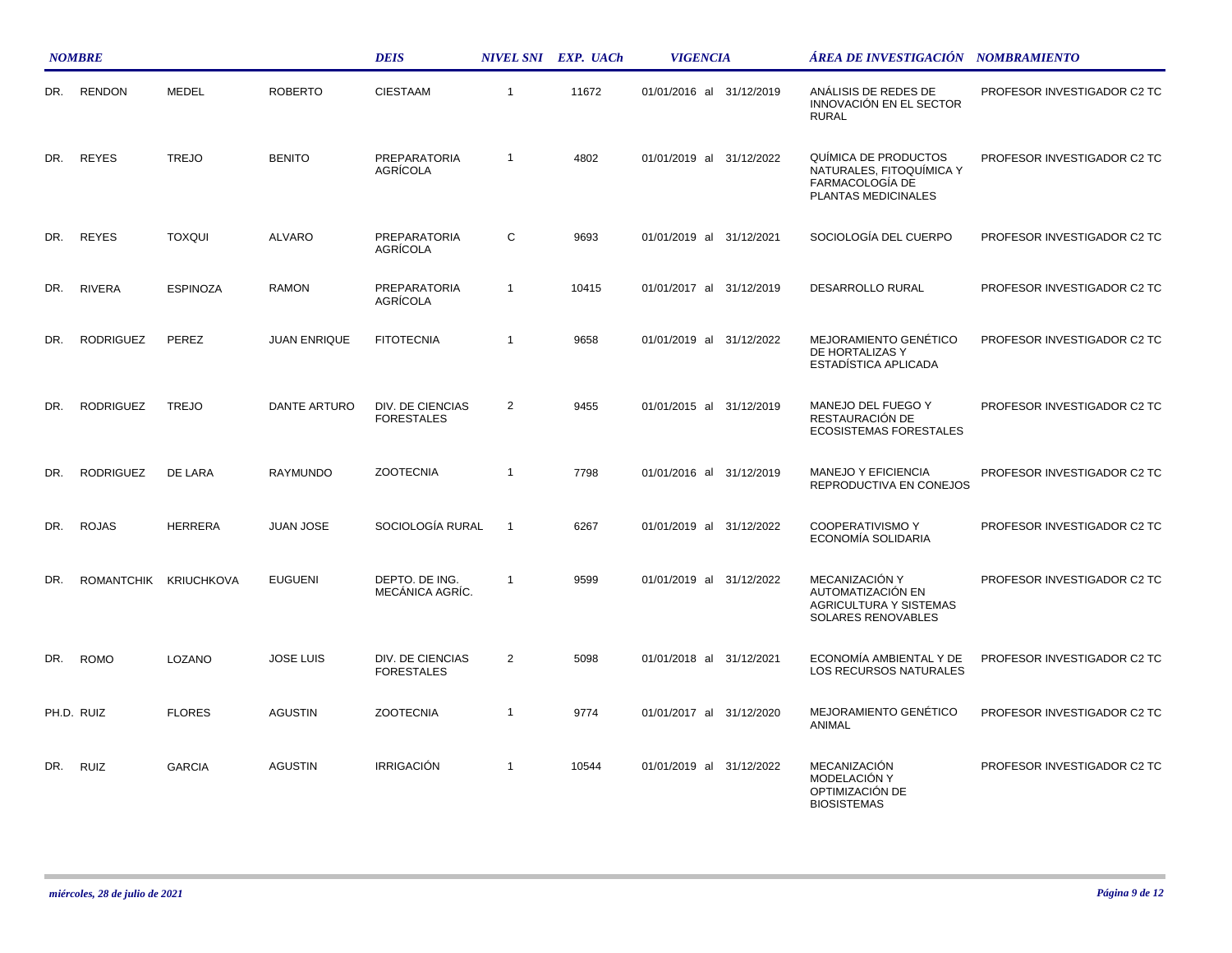|     | <b>NOMBRE</b>               |                 |                                         | <b>DEIS</b>                             |                | NIVEL SNI EXP. UACh | <b>VIGENCIA</b>             | ÁREA DE INVESTIGACIÓN NOMBRAMIENTO                                     |                             |
|-----|-----------------------------|-----------------|-----------------------------------------|-----------------------------------------|----------------|---------------------|-----------------------------|------------------------------------------------------------------------|-----------------------------|
| DR. | SAGARNAGA                   | <b>VILLEGAS</b> | <b>LETICIA MYRIAM</b>                   | <b>ZOOTECNIA</b>                        | $\mathbf{1}$   | 9807                | 01/01/2018 al 31/12/2021    | POLÍTICAS PUBLICAS Y<br>ANÁLISIS SECTORIALES                           | PROFESOR INVESTIGADOR C2 TC |
|     | PH.D. SAHAGUN               | CASTELLANOS     | <b>JAIME</b>                            | <b>FITOTECNIA</b>                       | 3              | 2455                | 01/01/2010 al 30/12/2024    | ESTADÍSTICA Y CÁLCULO<br>APLICADOS A LA AGRONOMÍA                      | PROFESOR INVESTIGADOR C2 TC |
| DR. | SALAS                       | <b>GONZALEZ</b> | <b>JOSE MARIA</b>                       | SOCIOLOGÍA RURAL                        | $\overline{1}$ | 9215                | 01/01/2018 al 31/12/2021    | POLÍTICAS PUBLICAS Y<br>ANALISIS SECTORIAL                             | PROFESOR INVESTIGADOR C2 TC |
|     | PH.D. SALAZAR               | <b>MORENO</b>   | <b>RAQUEL</b>                           | DEPTO. DE ING.<br>MECÁNICA AGRÍC.       | $\overline{1}$ | 8277                | 01/01/2018 al 31/12/2021    | <b>MATEMÁTICAS Y</b><br>MODELACIÓN APLICADAS A<br>LA AGRICULTURA       | PROFESOR INVESTIGADOR C2 TC |
| DR. | SAMANO                      | <b>RENTERIA</b> | MIGUEL ANGEL                            | SOCIOLOGÍA RURAL                        | $\overline{1}$ | 4409                | 01/01/2019 al 31/12/2021    | <b>CUESTIÓN AGRARIA</b><br><b>INDÍGENA</b>                             | PROFESOR INVESTIGADOR C2 TC |
| DR. | SANCHEZ                     | DEL CASTILLO    | <b>FELIPE</b>                           | <b>FITOTECNIA</b>                       | $\overline{2}$ | 48                  | 01/01/2010 al 30/12/2024    | FISIOLOGÍA VEGETAL EN<br>AGRONOMÍA, HIDROPONIA,<br><b>INVERNADEROS</b> | PROFESOR INVESTIGADOR C2 TC |
| DR. | SANTOYO                     | <b>CORTES</b>   | <b>VINICIO HORACIO</b>                  | DEPTO. DE ING.<br><b>AGROINDUSTRIAL</b> | $\overline{2}$ | 834                 | 01/01/2018 al 31/12/2021    | EXTENSIONISMO RURAL E<br><b>INNOVACIÓN</b><br>AGROEMPRESARIAL          | PROFESOR INVESTIGADOR C2 TC |
| DR. | SCHWENTESIU RINDERMANN<br>S |                 | <b>RITA ELISE</b>                       | <b>CIESTAAM</b>                         | 3              | 8477                | 01/01/2016 al 31/12/2019    | ECONOMÍA AGRÍCOLA                                                      | PROFESOR INVESTIGADOR C2 TC |
| DR. | <b>SEGURA</b>               | LEDESMA         | <b>SERGIO DAMIAN</b>                    | CRUCO                                   | 1              | 10838               | 01/01/2018 al 31/12/2021    | RECURSOS GENÉTICOS DE<br><b>FRUTALES</b>                               | PROFESOR INVESTIGADOR C2 TC |
| DR. | SEPULVEDA                   | <b>GONZALEZ</b> | <b>IBIS HORTENSIA</b><br><b>MIRELLA</b> | SOCIOLOGÍA RURAL                        | $\overline{1}$ | 775                 | 01/01/2013 al 31/12/2027    | MIGRACIÓN Y CAMBIO<br>TECNOLÓGICO DESARROLLO                           | PROFESOR INVESTIGADOR C2 TC |
| DR. | <b>SEPULVEDA</b>            | <b>JIMENEZ</b>  | DANIEL                                  | <b>PREPARATORIA</b><br>AGRÍCOLA         | $\mathsf{C}$   | 1248                | 01/01/2018 al 31/12/2020    | <b>MATEMÁTICAS APLICADAS A</b><br>LA ECONOMÍA                          | PROFESOR INVESTIGADOR C2 TC |
| DR. | <b>SERRATO</b>              | CRUZ            | MIGUEL ANGEL                            | <b>FITOTECNIA</b>                       | $\overline{2}$ | 5902                | 01/01/2016 al 31/12/2019    | RECURSOS GENÉTICOS Y<br>AGRICULTURA REGIONAL                           | PROFESOR INVESTIGADOR C2 TC |
| DR. | <b>SOSA</b>                 | <b>MONTES</b>   | <b>ELISEO</b>                           | <b>ZOOTECNIA</b>                        | $\mathbf{1}$   | 577                 | 01/01/2019 al<br>31/12/2021 | NUTRICIÓN ANIMAL                                                       | PROFESOR INVESTIGADOR C2 TC |
| DR. | <b>TLAPAL</b>               | <b>BOLAÑOS</b>  | <b>BERTHA</b>                           | PARASITOLOGÍA<br>AGRÍCOLA               | $\overline{1}$ | 11052               | 01/01/2017 al 31/12/2019    | <b>MICOLOGÍA</b>                                                       | PROFESOR INVESTIGADOR C2 TC |

 $\mathcal{L}$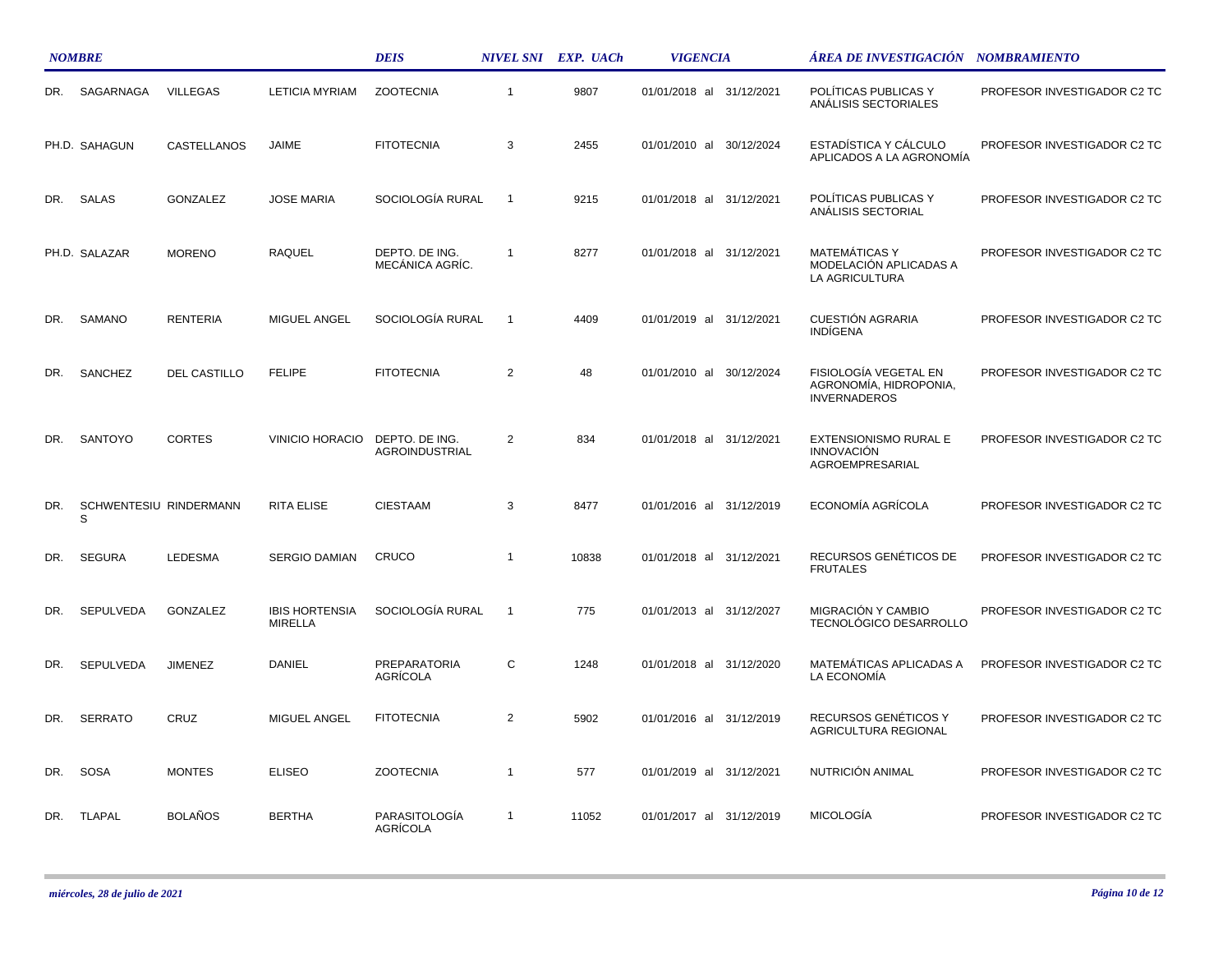|     | <b>NOMBRE</b>    |                   |                                   | <b>DEIS</b>                      |                | NIVEL SNI EXP. UACh | <b>VIGENCIA</b>          | ÁREA DE INVESTIGACIÓN NOMBRAMIENTO                                          |                             |
|-----|------------------|-------------------|-----------------------------------|----------------------------------|----------------|---------------------|--------------------------|-----------------------------------------------------------------------------|-----------------------------|
| DR. | <b>TORRES</b>    | CARRAL            | <b>GUILLERMO</b><br><b>ARTURO</b> | SOCIOLOGÍA RURAL                 | 2              | 617                 | 01/01/2017 al 31/12/2021 | DESARROLLO SUSTENTABLE                                                      | PROFESOR INVESTIGADOR C2 TC |
| DR. | <b>TREJO</b>     | CALZADA           | <b>RICARDO</b>                    | <b>URUZA</b>                     | $\overline{1}$ | 3823                | 01/01/2018 al 31/12/2020 | FISIOLOGÍA VEGETAL<br><b>AMBIENTAL Y</b><br><b>FITORREMEDIACIÓN</b>         | PROFESOR INVESTIGADOR C2 TC |
| DR. | <b>TRENCH</b>    | <b>HAMILTON</b>   | <b>TIMOTHY</b><br><b>RODERICK</b> | <b>URUSSE</b>                    | $\overline{1}$ | 11124               | 01/01/2017 al 31/12/2019 | ECONOMÍA CAMPESINA Y<br>ECOLOGÍA POLÍTICA                                   | PROFESOR INVESTIGADOR C2 TC |
|     | M.C. URIBE       | <b>GOMEZ</b>      | <b>MIGUEL</b>                     | <b>SUELOS</b>                    | $\overline{1}$ | 9560                | 01/01/2018 al 31/12/2020 | AGROFORESTERIA,<br><b>SISTEMAS</b><br><b>AGROFORESTALES</b>                 | PROFESOR INVESTIGADOR C2 TC |
| DR. | VALADEZ          | <b>MOCTEZUMA</b>  | <b>ERNESTINA</b>                  | <b>FITOTECNIA</b>                | $\overline{1}$ | 4859                | 01/01/2017 al 31/12/2020 | BIOLOGÍA MOLECULAR.<br>MARCADORES GENÉTICO-<br><b>MOLECULARES</b>           | PROFESOR INVESTIGADOR C2 TC |
| DR. | VALDEZ           | <b>CEPEDA</b>     | RICARDO DAVID                     | <b>CRUCEN</b>                    | 3              | 5916                | 01/01/2019 al 31/12/2028 | SISTEMAS DINÁMICOS<br><b>COMPLEJOS EN</b><br>AGRICULTURA DE ZONAS<br>ÀRIDAS | PROFESOR INVESTIGADOR C2 TC |
| DR. | VALDIVIA         | <b>ALCALA</b>     | <b>RAMON</b>                      | <b>DICEA</b>                     | $\overline{1}$ | 8455                | 01/01/2017 al 31/12/2020 | ECONOMÍA AGRÍCOLA Y<br>ECONOMÍA DE LOS<br>RECURSOS NATURALES                | PROFESOR INVESTIGADOR C2 TC |
| DR. | VALLE            | <b>GUADARRAMA</b> | <b>SALVADOR</b>                   | DEPTO. DE ING.<br>AGROINDUSTRIAL | $\overline{1}$ | 5440                | 01/01/2019 al 31/12/2022 | <b>TECNOLOGÍA</b><br>POSTCOSECHA DE<br><b>PRODUCTOS</b>                     | PROFESOR INVESTIGADOR C2 TC |
| DR. | VALLEJO          | HERNANDEZ         | LAURA HAYDEE                      | <b>ZOOTECNIA</b>                 | C              | 13721               | 01/01/2019 al 31/12/2021 | CIENCIAS AGROPECUARIAS<br>Y BIOTECNOLOGÍA                                   | PROFESOR INVESTIGADOR C2 TC |
| DR. | VARGAS           | <b>HERNANDEZ</b>  | <b>MATEO</b>                      | <b>SUELOS</b>                    | $\overline{1}$ | 5617                | 01/01/2019 al 31/12/2022 | ESTADÍSTICA APLICADA A<br><b>GENÉTICA Y A GENOMICA</b>                      | PROFESOR INVESTIGADOR C2 TC |
| DR. | <b>VICTORINO</b> | <b>RAMIREZ</b>    | <b>LIBERIO</b>                    | SOCIOLOGÍA RURAL                 | $\overline{1}$ | 6265                | 01/01/2016 al 31/12/2019 | SOCIOLOGÍA DE LA CULTURA<br>Y LA EDUCACIÓN                                  | PROFESOR INVESTIGADOR C2 TC |
| DR. | VILLANUEVA       | VERDUZCO          | <b>CLEMENTE</b>                   | <b>FITOTECNIA</b>                | 2              | 6314                | 01/01/2016 al 31/12/2019 | MEJORAMIENTO GENÉTICO-<br><b>DESARROLLO</b><br><b>GERMOPLASMA</b>           | PROFESOR INVESTIGADOR C2 TC |